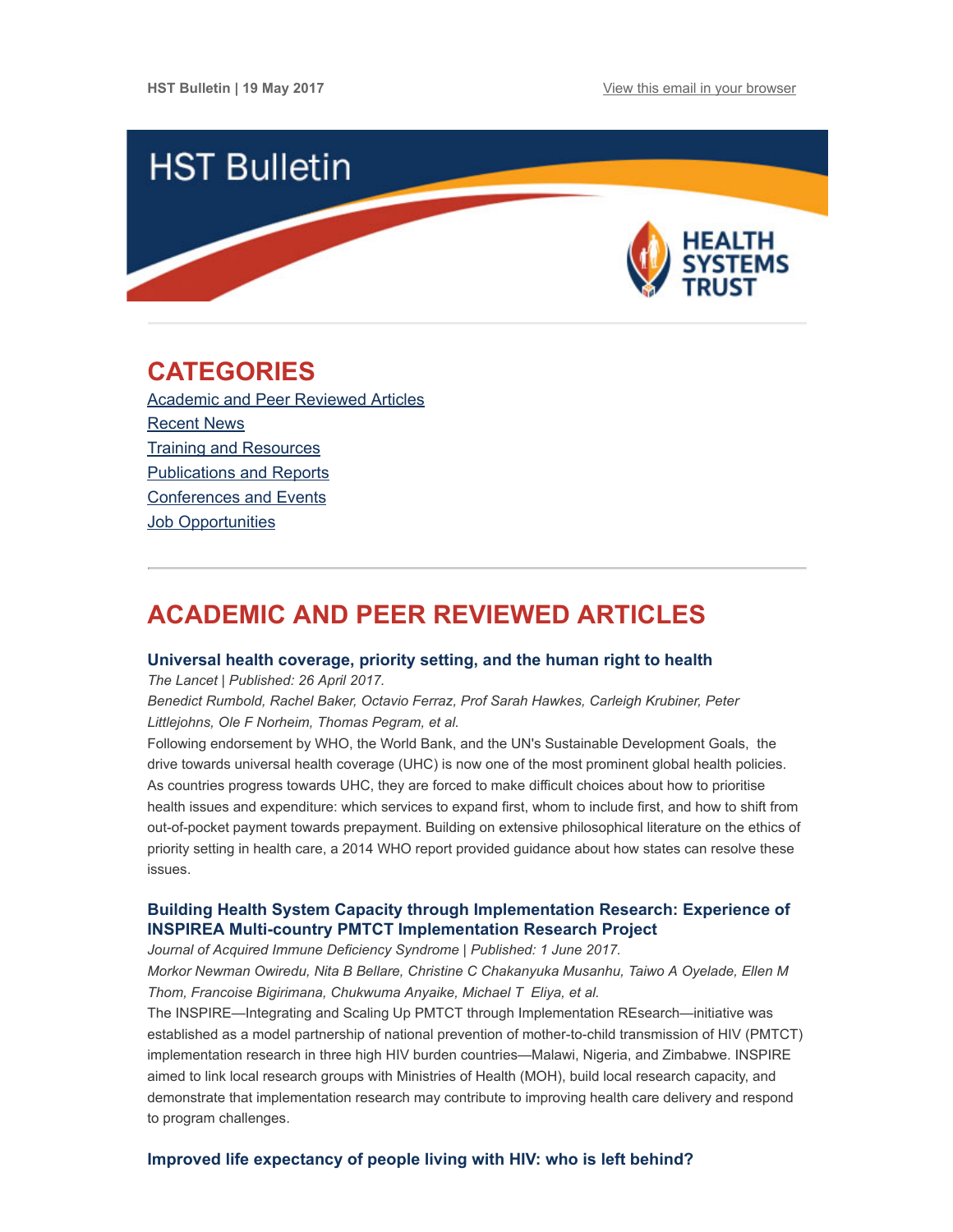### The Lancet | Published: 10 May 2017.

Ingrid T Katz, Brendan Maughan-Brown

The introduction of combination antiretroviral therapy (ART) has been one of the great public health success stories of the past 40 years. ART has led to increased survival in people living with HIV, and subsequently to individual and societal gains worldwide, because of the marked improvements in its potency, side-effect profile, and simplicity of use. Despite these improvements, cohort studies show a small but persistent gap in the lifespan between HIV-positive and HIV-negative individuals, particularly within key affected populations.

## Compliance with standard treatment guidelines in the management of hypertension: a review of practice of healthcare workers in [Potchefstroom,](http://www.tandfonline.com/doi/full/10.1080/20786190.2016.1272246?scroll=top&needAccess=true) North West Province, South Africa

South African Family Practice | Published: 30 January 2017.

Peter Rapula Siko, Claire van Deventer

Hypertension is a leading lifestyle disease and major cause of morbidity and mortality in South Africa, and globally. Standard Treatment Guidelines are issued in this country to assist healthcare workers in the diagnosis and management thereof. Considering the debilitating effects caused by hypertension, the objectives were to find out whether healthcare workers diagnose and manage hypertension correctly in terms of compliance with the guidelines.

## Task shifting of triage to peer expert informal care providers at a tertiary referral HIV clinic in Malawi: a [cross-sectional](https://bmchealthservres.biomedcentral.com/articles/10.1186/s12913-017-2291-3) operational evaluation

BioMed Central | Published: 9 May 2017.

Megan Landes, Courtney Thompson, Edson Mwinjiwa, Edith Thaulo, Chrissie Gondwe, Harriet Akello and Adrienne K Chan

HIV treatment models in Africa are labour intensive and require a high number of skilled staff. In this context, task-shifting is considered a feasible alternative for ART service delivery. In 2006, a lay health cadre of expert patients (EPs) at a tertiary referral HIV clinic in Zomba, Malawi was capacitated. There are few evaluations of EP program efficacy in this setting. Triage is the process of prioritizing patients in terms of the severity of their condition and ensures that no harmful delays occur to treatment and care. This study evaluates the safety of task-shifting triage, in an ambulatory low resource setting, to EPs.

## Learners' [perspectives](http://www.tandfonline.com/doi/full/10.1080/09540121.2017.1327647) on the provision of condoms in South African public schools

### AIDS Care | Published: 16 May 2017.

### W E de Bruin & S Panday-Soobrayan

A stubborn health challenge for learners in South African public schools concerns sexual and reproductive health and rights (SRHR). In 2015, the Department of Basic Education (DBE) proposed the provision of condoms and SRHR-services to learners in schools. This study aimed to contribute to the finalisation and implementation of DBE's policy by exploring learners' perspectives on the provision of condoms and SRHR-services in schools. The majority of learners did not support condom provision in schools as they feared that it may increase sexual activity. Contrarily, they supported the provision of other SRHR-services as clinics fail to offer youth-friendly services.

## HIV and the [criminalisation](http://thelancet.com/journals/lanhiv/article/PIIS2352-3018(17)30073-5/fulltext) of drug use among people who inject drugs: a systematic review

#### The Lancet | Published: 14 May 2017.

Kora DeBeck, Tessa Cheng, Julio S Montaner, Chris Beyrer, Richard Elliott, Susan Sherman, Evan Wood, Dr Stefan Baral

Mounting evidence suggests that laws and policies prohibiting illegal drug use could have a central role in shaping health outcomes among people who inject drugs (PWID). To date, no systematic review has characterised the influence of laws and legal frameworks prohibiting drug use on HIV prevention and treatment.

## Consensus statement: Supporting Safer [Conception](https://link.springer.com/article/10.1007%2Fs10461-017-1777-7) and Pregnancy for Men and Women Living with and Affected by HIV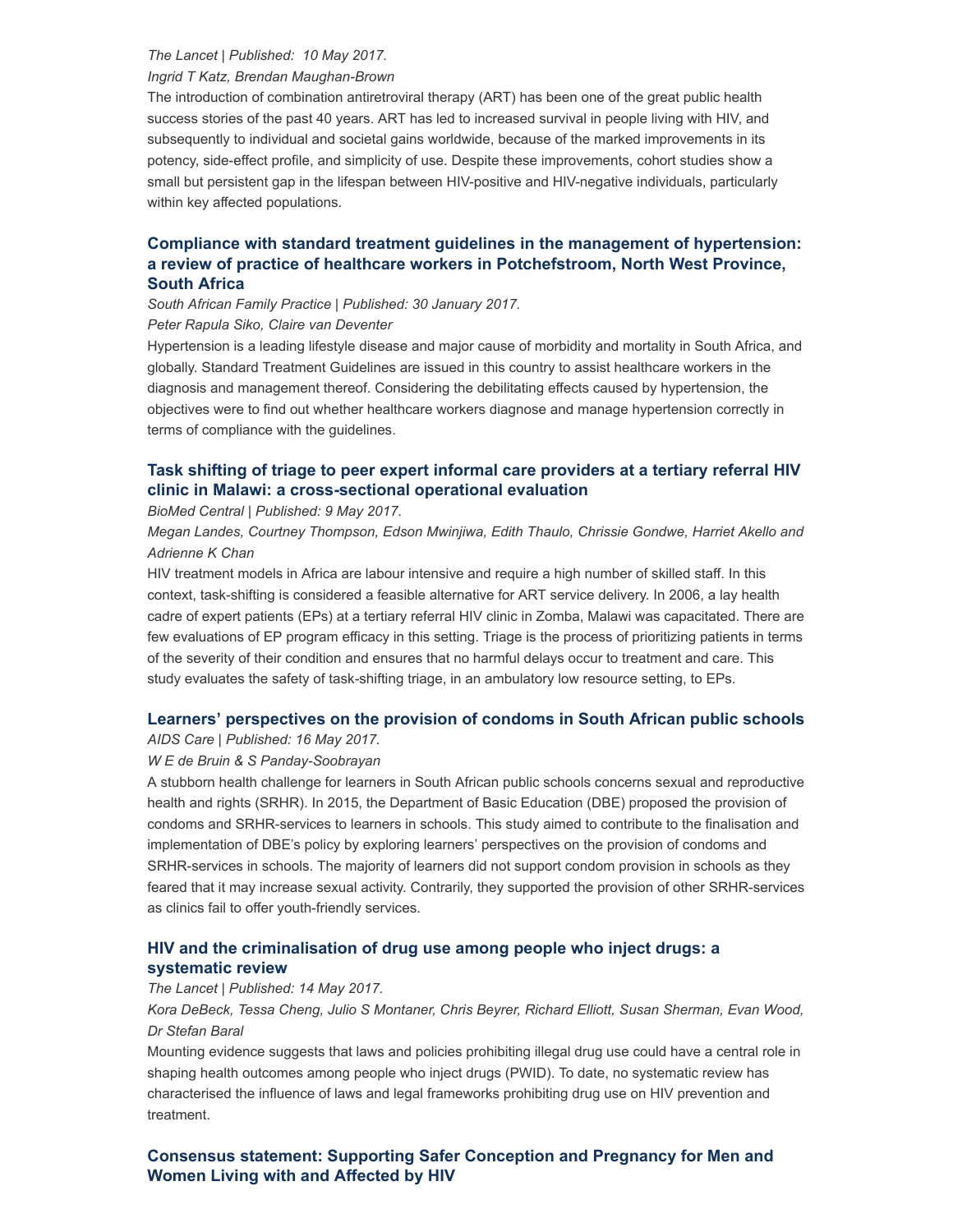#### AIDS and Behaviour | Published: 13 May 2017.

Lynn T Matthews, Jolly Beyeza-Kashesya, Ian Cooke, Natasha Davies, Renee Heffron, Angela Kaida, John Kinuthia, Okeoma Mmeje, Augusto E. Semprini, Shannon Weber

Safer conception interventions reduce HIV incidence while supporting the reproductive goals of people living with or affected by HIV. We developed a consensus statement to address demand, summarize science, identify information gaps, outline research and policy priorities, and advocate for safer conception services. This statement emerged from a process incorporating consultation from meetings, literature, and key stakeholders. Three co-authors developed an outline which was discussed and modified with coauthors, working group members, and additional clinical, policy, and community experts in safer conception, HIV, and fertility.

## Progression of the [epidemiological](https://bmcpublichealth.biomedcentral.com/articles/10.1186/s12889-017-4312-x) transition in a rural South African setting: findings from population surveillance in Agincourt, 1993–2013

BioMed Central | Published: 10 May 2017.

Chodziwadziwa W Kabudula, Brian Houle, Mark A Collinson, Kathleen Kahn, Francesc Xavier Gómez-Olivé, Samuel J Clark and Stephen Tollman

Virtually all low- and middle-income countries are undergoing an epidemiological transition whose progression is more varied than experienced in high-income countries. Observed changes in mortality and disease patterns reveal that the transition in most low- and middle-income countries is characterized by reversals, partial changes and the simultaneous occurrence of different types of diseases of varying magnitude. Localized characterization of this shifting burden, frequently lacking, is essential to guide decentralised health and social systems on the effective targeting of limited resources. Based on a rigorous compilation of mortality data over two decades, this paper provides a comprehensive assessment of the epidemiological transition in a rural South African population.

### Ethical and legal perspectives on the medical [practitioner's](http://www.samj.org.za/index.php/samj/article/view/11883) use of social media

The South African Medical Journal | Published: May 2017

#### Brenda Kubheka

Use of social media has increased exponentially throughout the world. Social media provides a platform for building social and professional relationships that can be used by all, including healthcare professionals. Alongside the benefits of creating networks and spreading information wider and faster than is possible with traditional communication channels, however, it presents ethical and legal challenges. For health professionals, it poses a threat to confidentiality and privacy owed to patients, colleagues and employers. It is vital for health professionals to acknowledge that the same ethical and legal standards apply both online and offline, and that they are accountable to professional bodies and the law for their online activities. This article seeks to explore the ethical and legal pitfalls facing health professionals using social media platforms. Importantly, it seeks to create awareness about the cyberpsychology phenomenon called the 'online disinhibition effect', responsible for lowering restraint during online activities.

[\(Return](#page-0-1) to Top)

## <span id="page-2-0"></span>RECENT NEWS

### Why the NHI may take softer [approach](http://www.hst.org.za/news/why-nhi-may-take-softer-approach)

#### Business Day | 15 May 2017.

Cabinet subcommittee to vote on revised health insurance plan, which Health Minister Aaron Motsoaledi says will initially let private plans continue.

### Aaron [Motsoaledi](http://www.hst.org.za/news/aaron-motsoaledi-deflects-attack-cosatu-national-health-scheme) deflects attack by Cosatu on national health scheme

Business Day | 17 May 2017.

Health Minister Aaron Motsoaledi moved on Tuesday to defend his position on National Health Insurance (NHI) after Cosatu accused him of betraying voters by offering medical schemes a lifeline.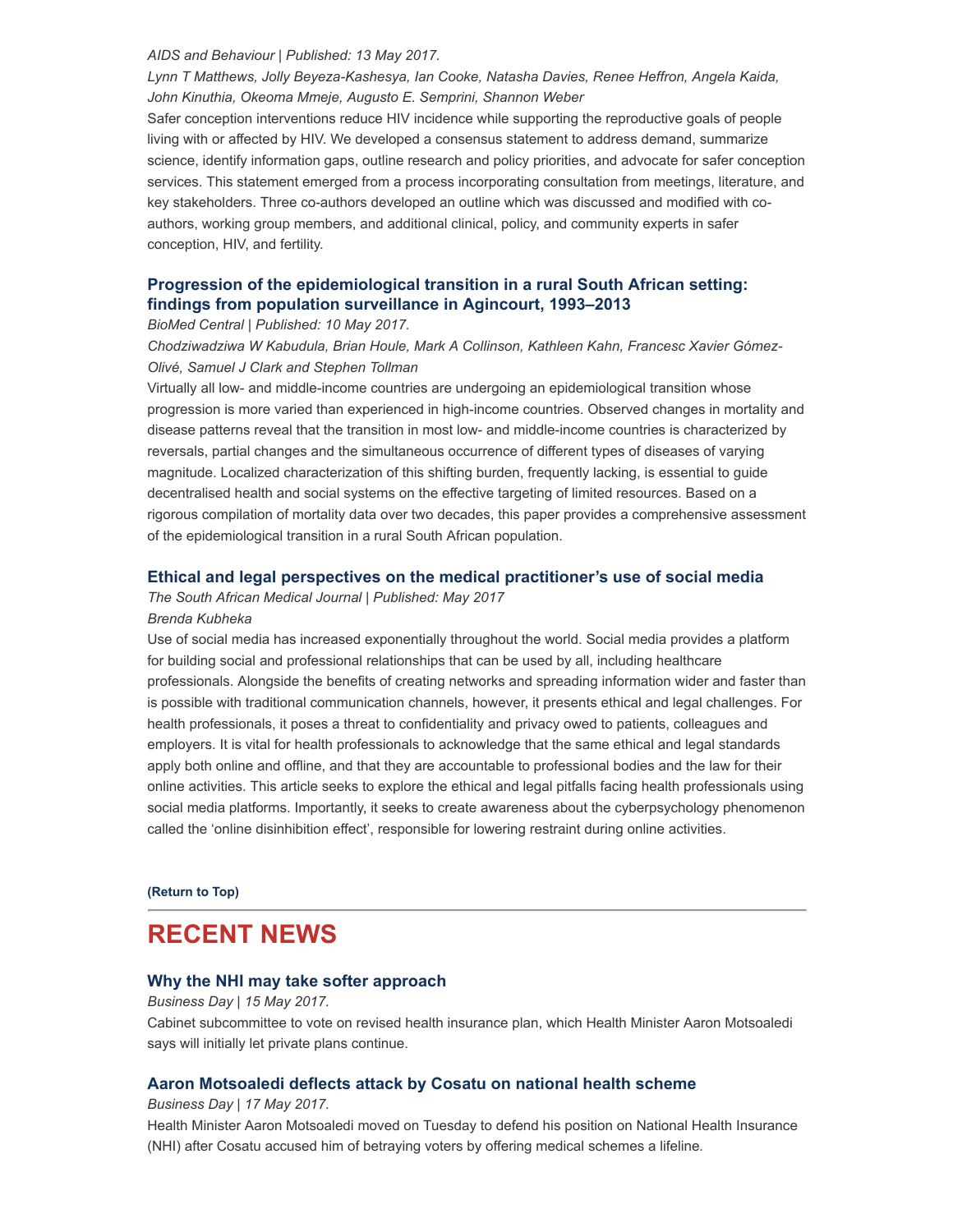## [Leadership](http://www.saaids.co.za/Leadership%20Awards.html) in AIDS Award

SA AIDS | 2017.

Dira Sengwe, organisers of the 7th South African AIDS Conference, invites individuals or organisations to enter its Leadership in AIDS Award 2017. This Award will be made to an individual or an organisation that have made an extraordinary contribution in the fight against HIV/AIDS.

## Emergency [vaccination](http://www.hst.org.za/news/emergency-vaccination-curb-measles-outbreak-gauteng) to curb measles outbreak in Gauteng

Health-E News | 15 May 2017.

The City of Johannesburg is launching an emergency measles vaccination campaign following after 11 cases of the illness have been reported in Gauteng.

## Many toddlers are falling through SA's [vaccination](http://www.hst.org.za/news/many-toddlers-are-falling-through-sas-vaccination-net) net

Business Day | 15 May 2017.

One in 10 of Mpumalanga's children under the age of two has not had any of the shots required under the government's childhood immunisation programme, according to the South Africa Demographic Health Survey (DHMS) 2016 released on Monday by Statistics SA.

## Survey finds teenage girls do not get [pregnant](http://www.hst.org.za/news/survey-finds-teenage-girls-do-not-get-pregnant-grants) for grants

BDlive | 15 May 2017.

There is absolutely no evidence that young women are deliberately falling pregnant in order to access the child support grant, Statistician-General Pali Lehohla said on Monday as he released the findings of the South Africa Demographic and Health Survey (SADHS) 2016.

## Trump expands policy that bans US aid for overseas abortion [providers](http://www.hst.org.za/news/trump-expands-policy-bans-us-aid-overseas-abortion-providers)

The Guardian | 15 May 2017.

The Trump administration on Monday significantly expanded a Reagan-era policy banning foreign aid to international healthcare providers who discuss abortion or advocate for abortion rights, in a move critics fear will jeopardize efforts to fight diseases such as malaria, HIV/Aids, and the Zika virus.

## The great drugs bungle: How [hospital](http://www.hst.org.za/news/great-drugs-bungle-how-hospital-doctors-and-nurses-put-kids-risk) doctors and nurses put kids at risk

BDlive | 14 May 2017. Hundreds of medication errors are made in children's wards at one of the country's leading hospitals.

#### [\(Return](#page-0-1) to Top)

# <span id="page-3-0"></span>TRAINING AND RESOURCES

## UWC Master of Public Health: study while you work, [applications](https://www.uwc.ac.za/Faculties/CHS/soph/Pages/Master-In-Public-Health.aspx) for 2018 now open University of the Western Cape | 2018.

The School of Public Health at the University of the Western Cape, South Africa, equips graduates with the knowledge and skills to contribute to transforming the health and welfare sectors in developing countries and improving the health status of populations. Students can study while they work, and gain credits incrementally towards a Master of Public Health (MPH) or Post Diploma (PGD) in Public Health. These flexible, modular Programmes use text-based and e-learning as its learning media, with optional contact sessions in Cape Town in February/March and June/July every year.

## [Differentiated](https://www.eventbrite.com/e/differentiated-care-models-across-the-hiv-continuum-insights-innovations-tickets-33513564975) Care Models across the HIV Continuum: Insights & Innovations

### FHI 360 | 12 June 2017.

### 2:30 PM – 7:00 PM SAST

Join FHI 360 for a lively discussion and reception to help kick off the 8th South Africa AIDS conference in Durban, June 13-15. FHI 360 is bringing together HIV experts from Kenya, Malawi, Nigeria, South Africa and Zimbabwe to address key gaps across the continuum of care - #betterHIVcare. Participants will discuss how they are applying novel approaches in index testing, home-based family testing, elimination of mother-to-child transmission, and differentiated care. Examples will include programs targeting families,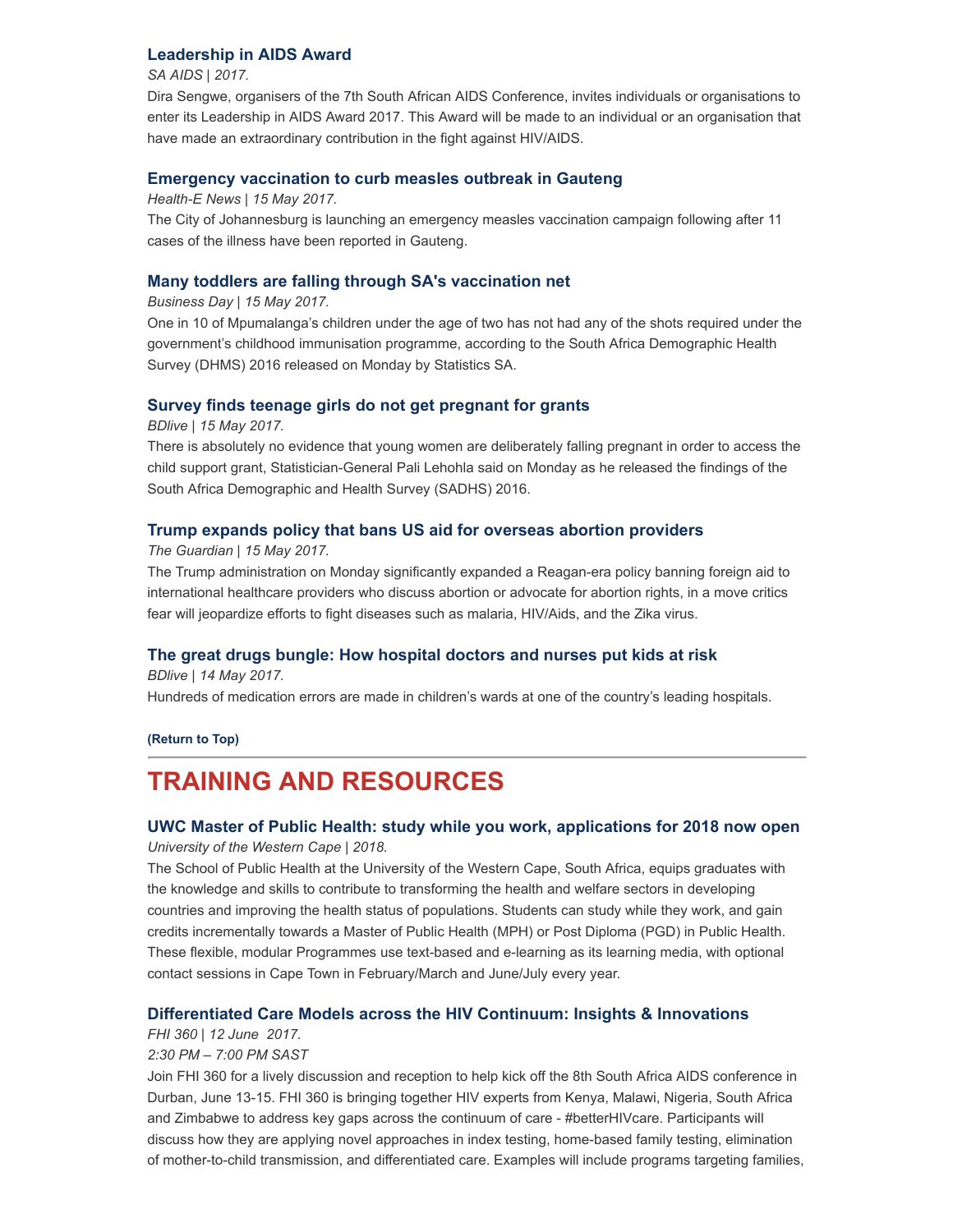### [\(Return](#page-0-1) to Top)

# <span id="page-4-0"></span>PUBLICATIONS AND REPORTS

### National Strategic Plan on HIV, TB and STIs (NSP) [2017-2022](http://www.hst.org.za/publications/national-strategic-plan-nsp-hiv-tb-and-stis-2017-2022)

#### SANAC | 2017.

The comprehensive version of the the fourth National Strategic Plan on HIV, TB and STIs (NSP) 2017- 2022 is now available. It builds on the significant progress achieved to date, addresses gaps identified during the past five years and seeks to scale up best practice to ensure that quality and innovation underpins service provision. The NSP outlines the strategic framework for a multi-sectoral partnership to further accelerate progress in reducing the morbidity (illness) and mortality (death) associated with HIV, TB and STIs in South Africa. Provinces will develop context specific Provincial Implement Plans (PIP) to operationalise in greater detail the broad strategic directions and approaches planned. This decentralised process will enable the national strategies for HIV, TB and STIs to be tailored to the specific needs and conditions in provinces and communities. Government departments, civil society sectors and the private sector will also develop their own sectoral implementation plans.

#### European [Medicines](http://www.hst.org.za/publications/european-medicines-agency-annual-report-2016) Agency Annual Report 2016

#### European Medicines Agency | 2017.

This report provides an excellent overview of the work done by the Agency together with the national competent authorities of the European Union and the European Commission, which form the European medicines regulatory network. Working together, the network strives to apply the best scientific and regulatory standards to protect and promote the health of all citizens and animals in the EU.

[\(Return](#page-0-1) to Top)

## <span id="page-4-1"></span>CONFERENCES AND EVENTS

#### World Health Assembly: [Perspectives](http://www.hst.org.za/events/world-health-assembly-enabling-global-health-security-through-health-systems-strengthening) from woman leaders (side event)

22 May 2017 Geneva, Switzerland

# ICHA 2017: 19th [International](http://www.hst.org.za/events/19th-international-conference-hiv-and-aids-icha-2017) Conference on HIV and AIDS

25-26 May 2017 Wembley, London

#### 9th Child Trauma [Conference](http://www.hst.org.za/events/9th-child-trauma-conference)

10-11 June 2017 ICC, Durban, South Africa

## SA [AIDS](http://www.hst.org.za/events/sa-aids)

13 - 16 June 2017 International Convention Centre, Durban, South Africa

### [\(Return](#page-0-1) to Top)

## <span id="page-4-2"></span>JOB OPPORTUNITIES

Please click on the job title for more information.